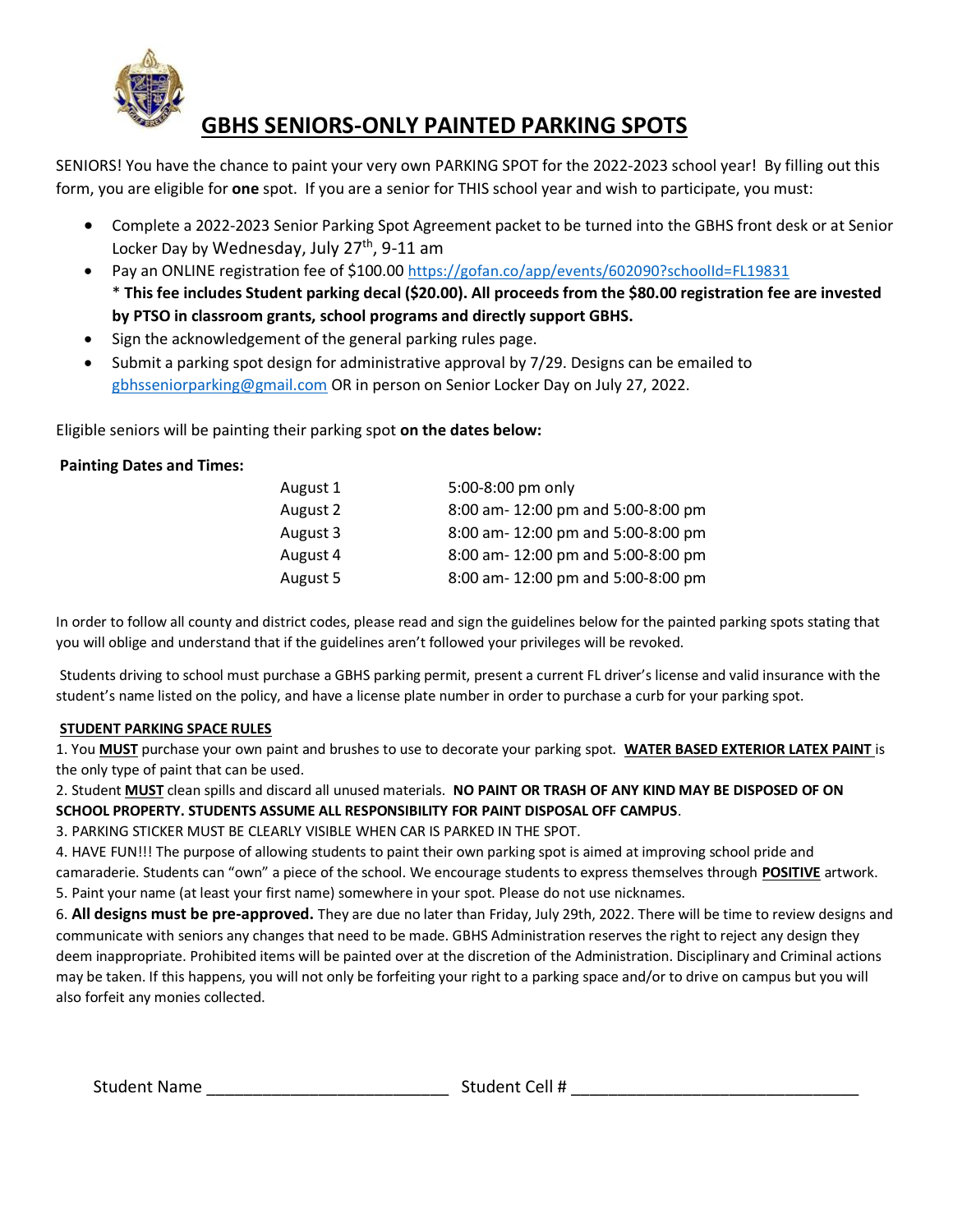## **2022-2023 GBHS Senior Parking Agreement**

Seniors who have completed the following may participate in the painting of their assigned parking space:

- $\Box$  Payment \$100.00 Online payment opens July 26<sup>th</sup> at 8:00 and remains open until sold out
	- o Go to [https://gofan.co/app/events/602090?schoolId=FL19831](https://nam11.safelinks.protection.outlook.com/?url=https%3A%2F%2Fgofan.co%2Fapp%2Fevents%2F602090%3FschoolId%3DFL19831&data=05%7C01%7CBarkerS%40santarosa.k12.fl.us%7C90b558c55a0249a0606908da22d5d166%7C4451d2cdd9cf4901bd908b5962cdaf7e%7C0%7C0%7C637860598996642445%7CUnknown%7CTWFpbGZsb3d8eyJWIjoiMC4wLjAwMDAiLCJQIjoiV2luMzIiLCJBTiI6Ik1haWwiLCJXVCI6Mn0%3D%7C3000%7C%7C%7C&sdata=ARgWBYh7SyrJKIaOGzsPd5hv3VccOzUGGq7RYzhXdgY%3D&reserved=0)
- □ Submit a sketch of proposed parking space design & Parking Preference Form by Friday, July 29, 2022.
- $\Box$  THIS Parking Spot Agreement form needs to be signed and turned in with your design.

Students are reminded that the GBHS Code of Conduct and all local laws will be enforced regarding the Senior Parking Space Personalization process. Wording or marks of drugs, drug paraphernalia, slander, slang, racism, gangs, or sexual connotation may lead to punishment and/or criminal action. At any time during the year, GBHS reserves the right to remove the Senior Parking Space Painting privilege during the school year if any of the above occurs. All paint, supplies and clean-up are the responsibility of the student.

|                                                                                                               | , understand the above guidelines for this event and the                                                             |  |
|---------------------------------------------------------------------------------------------------------------|----------------------------------------------------------------------------------------------------------------------|--|
| consequences for infractions.                                                                                 |                                                                                                                      |  |
|                                                                                                               |                                                                                                                      |  |
| <b>Student Signature</b>                                                                                      | Date                                                                                                                 |  |
| the Student Code of Conduct and/or face criminal action.                                                      | I understand any infraction by the above student under my legal guardianship will result in his/her punishment under |  |
| Parent/Guardian Signature and the contract of the contract of the contract of the contract of the contract of |                                                                                                                      |  |
| Date                                                                                                          |                                                                                                                      |  |
| <b>Senior Parking Space Painting Dates and Times:</b>                                                         |                                                                                                                      |  |

| August 1 | 5:00-8:00 pm only                  |
|----------|------------------------------------|
| August 2 | 8:00 am- 12:00 pm and 5:00-8:00 pm |
| August 3 | 8:00 am- 12:00 pm and 5:00-8:00 pm |
| August 4 | 8:00 am- 12:00 pm and 5:00-8:00 pm |
| August 5 | 8:00 am- 12:00 pm and 5:00-8:00 pm |

| FOR OFFICE USE ONLY          |
|------------------------------|
| Sketch approval (GBHS Admin) |
| Parking Space #              |
|                              |

|                     | Capicu Deuline Decien Decurent         |
|---------------------|----------------------------------------|
| Student Cell #      | Assistant Principal Approval Signature |
| <b>Student Name</b> | Student E-mail                         |

# **Senior Parking Design Request**